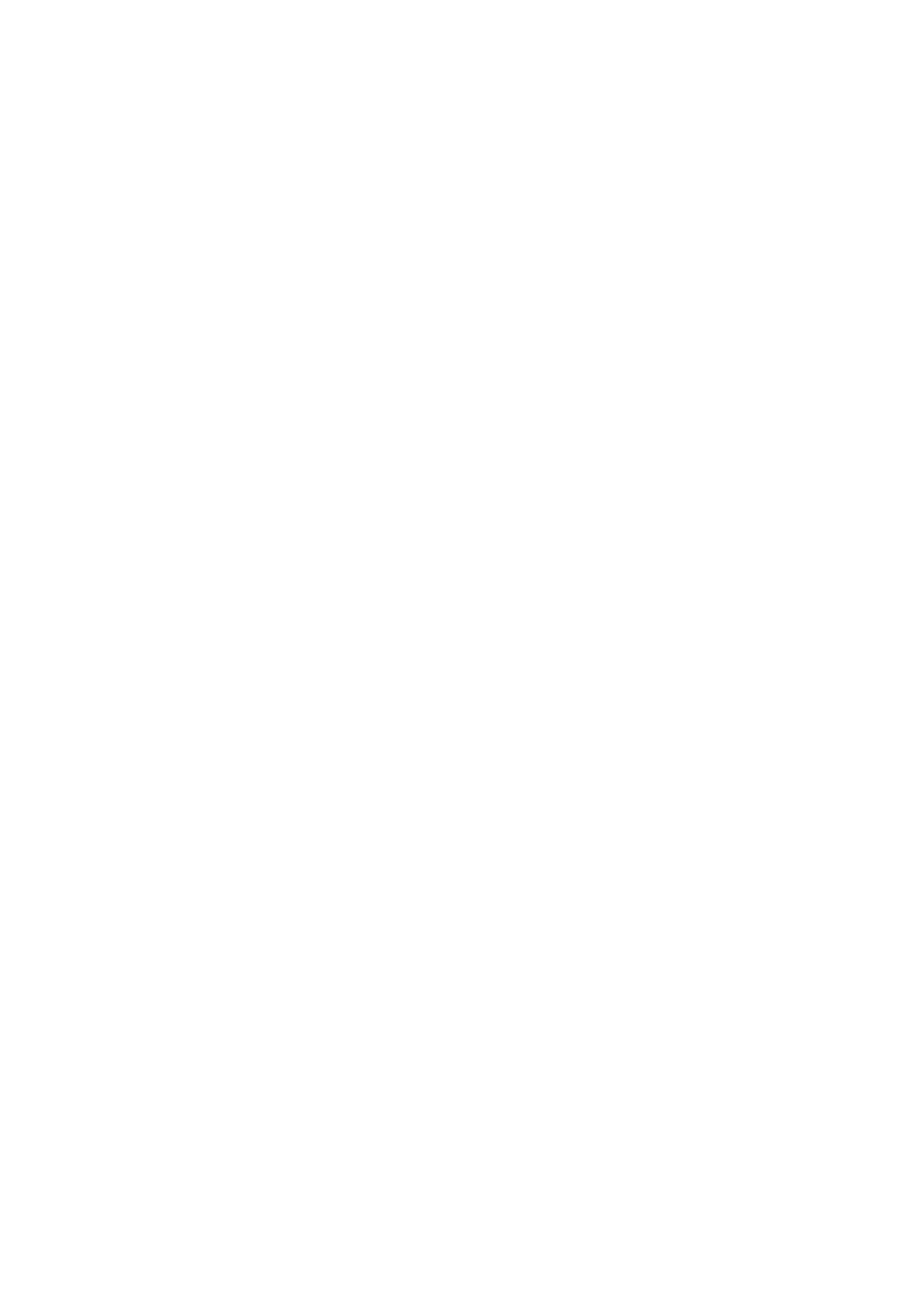First print



New South Wales

# **Wine Grapes Marketing Board (Reconstitution) Amendment (Extension) Bill 2009**

## **Contents**

|   |                                                                              | Page |
|---|------------------------------------------------------------------------------|------|
|   | Name of Act                                                                  |      |
| 2 | Commencement                                                                 |      |
|   | Amendment of Wine Grapes Marketing Board<br>(Reconstitution) Act 2003 No 100 |      |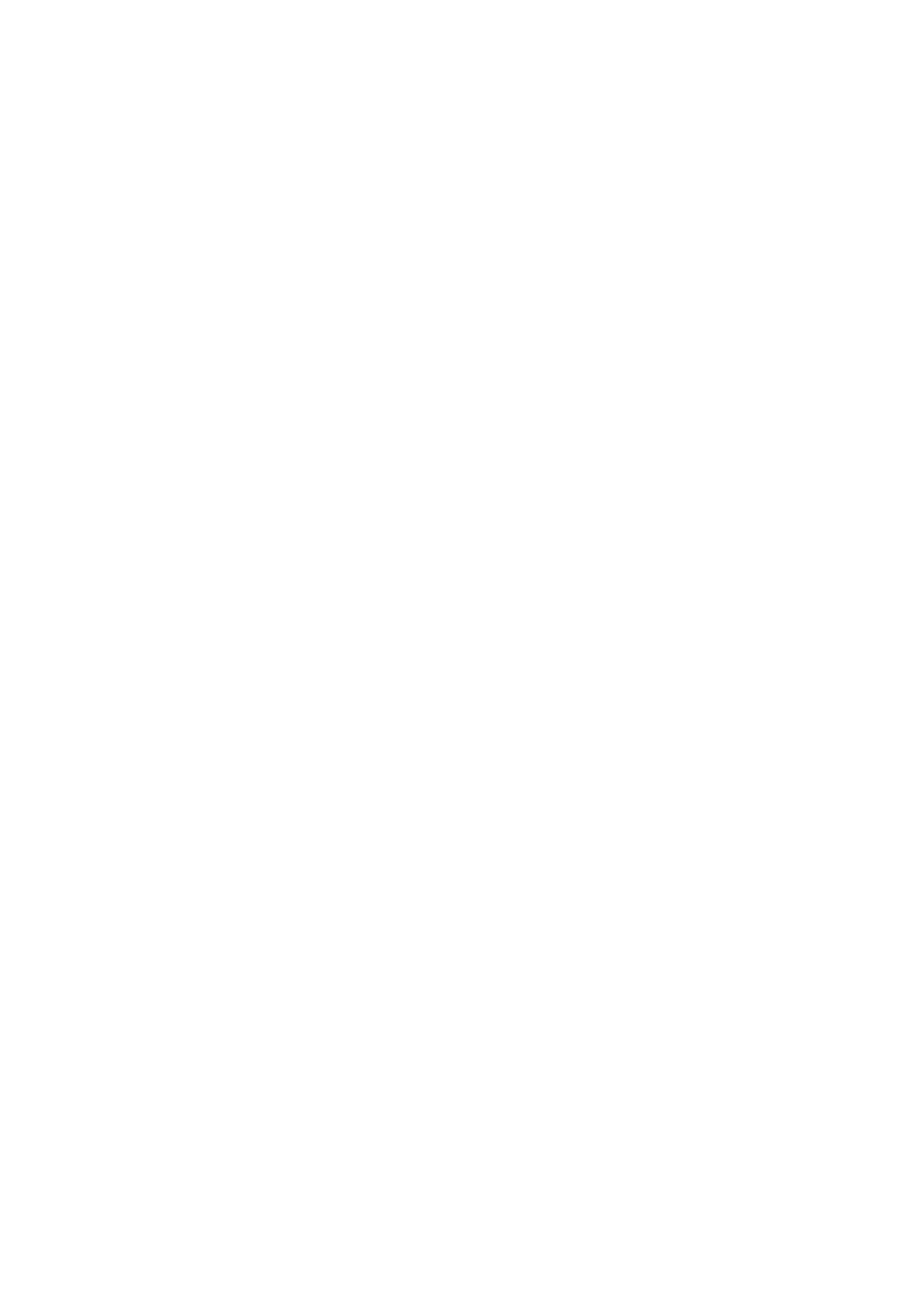

New South Wales

# **Wine Grapes Marketing Board (Reconstitution) Amendment (Extension) Bill 2009**

No , 2009

#### **A Bill for**

An Act to amend the *Wine Grapes Marketing Board (Reconstitution) Act 2003* to postpone the repeal of that Act until 1 January 2012.